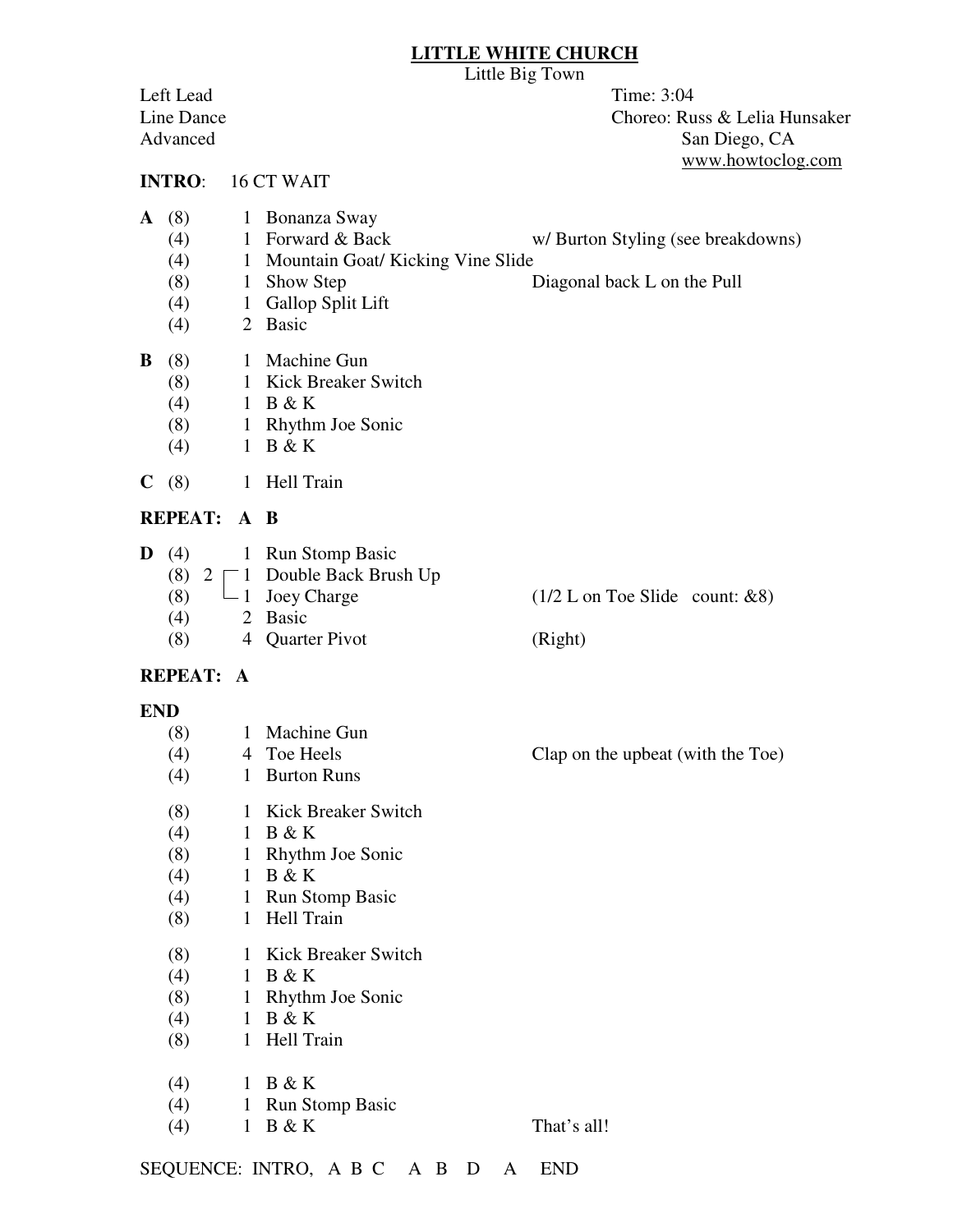# STEP BREAKDOWNS: Little White Church

|                   |                   | <b>BONANZA SWAY:</b> |                           |                                   |                |              |                |              |                |              |                |                |                 |                 |             |             |              |              |
|-------------------|-------------------|----------------------|---------------------------|-----------------------------------|----------------|--------------|----------------|--------------|----------------|--------------|----------------|----------------|-----------------|-----------------|-------------|-------------|--------------|--------------|
|                   |                   | (xf)                 |                           | (xb)                              |                |              |                |              |                | (xb)         |                |                |                 |                 |             |             |              |              |
|                   | DS                | DS                   | DT                        | H                                 | DS             | RK           | S              | DT           | H              | DS           |                | RK             | S               |                 |             |             |              |              |
|                   | L                 | $\mathbf{R}$         | L                         | R                                 | L              | $\mathbf R$  | L              | $\mathbf{R}$ | L              | $\mathbf R$  |                | L              | R               |                 |             |             |              |              |
|                   | &1                | &2                   | $\&$                      | 3                                 | &4             | $\&$         | 5              | $\&$         | 6              | &7           |                | $\&$           | 8               |                 |             |             |              |              |
|                   |                   |                      |                           |                                   |                |              |                |              |                |              |                |                |                 |                 |             |             |              |              |
|                   |                   |                      |                           | FORWARD & BACK w/ BURTON STYLING: |                |              |                |              |                |              |                |                |                 |                 |             |             |              |              |
|                   |                   |                      | (b)                       | [UP]                              |                |              | (b)            |              |                |              |                |                |                 |                 |             |             |              |              |
| DS.               |                   |                      | SK HOP BR HOP             |                                   |                | SK HOP       | <b>BR</b>      | S            | <b>TAP</b>     | <b>TOE</b>   |                | HT             | S               |                 |             |             |              |              |
| L                 | $\mathbf{R}$      | $\mathbf{L}$         | $\mathbf{R}$              | L                                 | $\mathbf{R}$   | L            | $\mathbf{R}$   | $\mathbf R$  | L              | L            |                | $\mathbf{R}$   | R               |                 |             |             |              |              |
| &1                | $\mathbf{e}$      | $\&$                 | $\rm{a}$                  | $\overline{2}$                    | $\mathbf e$    | $\&$         | $\mathbf{a}$   | 3            | $\mathbf e$    |              | $\&$           | a              | 4               |                 |             |             |              |              |
|                   |                   |                      |                           |                                   |                |              |                |              |                |              |                |                |                 |                 |             |             |              |              |
|                   | <b>SHOW STEP:</b> |                      |                           |                                   |                |              |                |              |                |              |                |                |                 |                 |             |             |              |              |
|                   |                   |                      |                           | [LswOS] [LswXF] [LswXF] [LswOS]   |                |              |                |              |                |              |                |                |                 |                 | (b L)       |             |              |              |
| DT                |                   | DT HOP               | <b>HOP</b>                |                                   | <b>JP</b>      |              | <b>HOP</b>     |              |                | HT S TAP TOE |                |                | HT <sub>S</sub> |                 |             | DS S PULL   | RK S         |              |
| L                 | $\mathbf R$       | L                    |                           | L                                 | R              |              | $\mathbf R$    | L            | $\mathbf{L}$   | $\mathbf R$  |                | $\mathbf R$    | L L             |                 | $R$ L       | $\mathbf R$ | $\mathbf{R}$ | L            |
| &a                | 1a                | $\&$                 | $\overline{2}$            |                                   | $\&$           |              | 3              | $\&$         | $\overline{4}$ | $\mathbf e$  |                | $\&$           | a               | $5\overline{)}$ | &6 &        | 7           | $\&$         | 8            |
|                   |                   |                      | <b>GALLOP SPLIT LIFT:</b> |                                   |                |              |                |              |                |              |                |                |                 |                 |             |             |              |              |
|                   |                   | $(os)$ $(xb)$ $(xb)$ |                           | $(\cos)(xb)$ $(xb)$               |                |              | $\cos(xb)$     |              | (xb)           |              |                | [UP]           |                 |                 |             |             |              |              |
| JP                |                   | <b>TAP TOE</b>       |                           | <b>JP TAP TOE</b>                 |                |              | <b>JP TAP</b>  |              | <b>TOE</b>     | S.           |                | <b>SL</b>      |                 |                 |             |             |              |              |
| $\mathbf R$       | L                 | L                    | $\mathbf{R}$              | L                                 | L              | $\mathbf R$  | L              |              | L              | R            |                | $\mathbf R$    |                 |                 |             |             |              |              |
| &                 | a                 | $\mathbf{1}$         | $\&$                      | $\rm{a}$                          | $\overline{2}$ | $\&$         | a              |              | 3              | $\&$         |                | $\overline{4}$ |                 |                 |             |             |              |              |
|                   |                   |                      | KICK BREAKER SWITCH:      |                                   |                |              |                |              |                |              |                |                |                 |                 |             |             |              |              |
|                   | $($ os $)$        |                      |                           | $(xf)$ (@f) (BRK)(BRK)(BRK)       |                |              |                |              |                |              |                | SWITCH (L xf)  |                 |                 | (f)         | (b)         | (b)          | (f)          |
| DT                | KK.               | - S                  | <b>PULL</b><br>S          | S                                 |                | S            | S              | Pause        |                | <b>BO</b>    |                |                | RK S            | S               | DT          | <b>TOE</b>  | <b>TOE</b>   | S            |
| L                 | R                 | R                    | $\mathbf R$<br>L          | R                                 |                | L            | $\mathbb{R}$   |              |                | LR           |                | L              | $\mathbf R$     | L               | $\mathbf R$ | $\mathbf R$ | L            | $\mathbb{R}$ |
| &a                | $\mathbf{1}$      | $\&$                 | $\overline{2}$<br>$\&$    | 3                                 |                | $\&$         | $\overline{4}$ | $\&$         |                | 5            |                | $\&$           | 6               | $\&$            | a7          | ${\bf e}$   | $\&$         | 8            |
|                   |                   |                      |                           |                                   |                |              |                |              |                |              |                |                |                 |                 |             |             |              |              |
|                   |                   | <b>MACHINE GUN:</b>  |                           |                                   |                |              |                |              |                |              |                |                |                 |                 |             |             |              |              |
|                   |                   | (b)                  |                           | $(xb [BRK])$ [HT] [HT] [UP]       |                |              |                |              |                |              |                |                |                 | $(f)$ $(f)$     |             |             |              |              |
| DS DS             |                   | <b>TOE</b>           | <b>SL</b>                 | DS                                |                | Pause        |                | <b>HOP</b>   |                | HOP          |                | <b>SL</b>      | DS              | <b>SL</b>       | S           |             |              |              |
| $\mathbf{L}$      | $\mathbf R$       | L                    | L                         | $\mathbf R$                       |                |              |                | $\mathbf R$  |                | R            |                | $\mathbf R$    | L               | L               | $\mathbf R$ |             |              |              |
| &1 &2             |                   | $\&$                 | 3                         | &4                                |                | $\&$         |                | 5            |                | $\&$         |                | 6              | &7              | $\&$            | 8           |             |              |              |
| <u>B &amp; K:</u> |                   |                      |                           |                                   |                |              |                |              |                |              |                |                |                 |                 |             |             |              |              |
|                   | (f)               |                      |                           | (b)                               | (b)            |              |                |              | (f)            |              |                |                |                 |                 |             |             |              |              |
| DS                | H                 |                      | TAP TOE                   | <b>BR</b>                         | S              | HT           | S              |              | SK             | <b>HOP</b>   |                | S              |                 |                 |             |             |              |              |
| $\mathbf{L}$      | $\bf{R}$          | L                    | L                         | $\mathbb{R}$                      | $\mathbf R$    | $\mathbf{L}$ | L              |              | $\mathbf R$    | L            |                | $\mathbf R$    |                 |                 |             |             |              |              |
| &1                | $\&$              | $\rm{a}$             | 2                         | $\mathbf{e}$                      | $\&$           | a            | 3              |              | $\mathbf{e}$   | $\&$         |                | $\overline{4}$ |                 |                 |             |             |              |              |
|                   |                   |                      |                           |                                   |                |              |                |              |                |              |                |                |                 |                 |             |             |              |              |
|                   |                   |                      | <b>RHYTHM JOE SONIC:</b>  |                                   |                |              |                |              |                |              |                |                |                 |                 |             |             |              |              |
|                   |                   |                      |                           |                                   |                | $(os)$ [HIT] |                |              |                |              |                |                | (xf)            |                 |             |             | $(xf)$ [UP]  |              |
| DS                |                   | DT HOP               | <b>TCH</b>                | S                                 | S              | HT           |                |              |                | JP S RK S    |                | S DS           | TCH             | S               | DS          |             | TCH SL       |              |
| $\mathbf{L}$      | $\mathbf R$       | L                    | $\mathbf R$               | $\mathbf R$                       | L              | $\mathbf R$  |                | R R          | L R            |              | L              | $\mathbf R$    | L               | L               | $\bf R$     | L           | R            |              |
| $&$ 1             | $\mathbf e$       | $\&$                 | $\rm{a}$                  | $\overline{2}$                    | $\&$           | 3            | e              | $\&$         | $\overline{4}$ | $\&$         | 5 <sup>5</sup> | $e\&$          | 6               | $\&$            | a7          | $\&$        | $8\,$        |              |